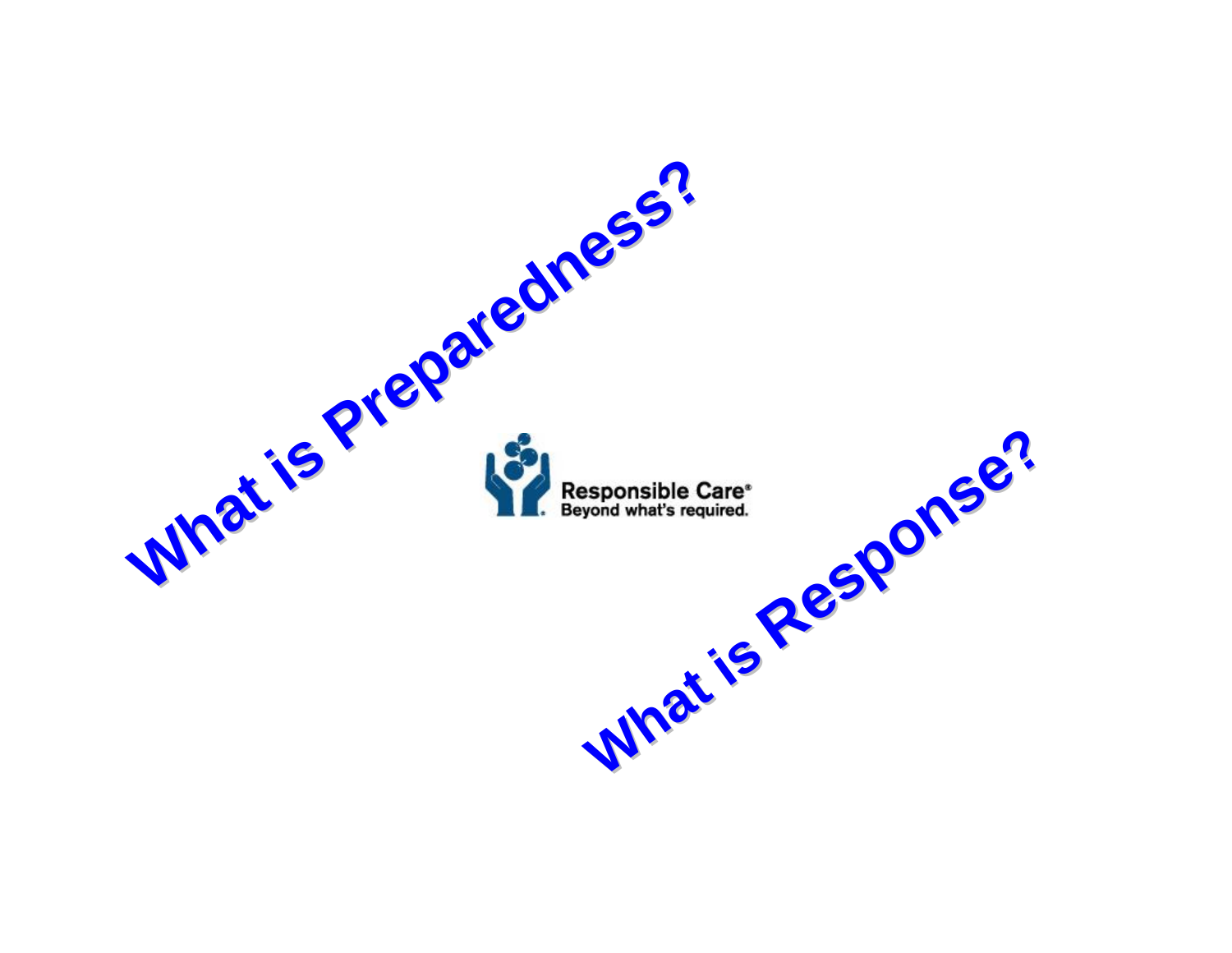# *Preparedness*

### **1 - Responsibilities**



*Document those with Site Emergency Coordinator responsibility. Document who are the site Emergency Responders*

### **2 - Training Requirements**

*List training requirements for site emergency coordinators and responders*

#### **3 - Mutual Aid**

*Reference mutual aid agreements with others.* 

### **4 - Quantity, location, description, intended use and capabilities of emergency plan**

*Link to appropriate sections of the site emergency response manual*

### **5 - Equipment Maintenance Testing**

*Document systems used to determine record maintenance of emergency preparedness equipment.*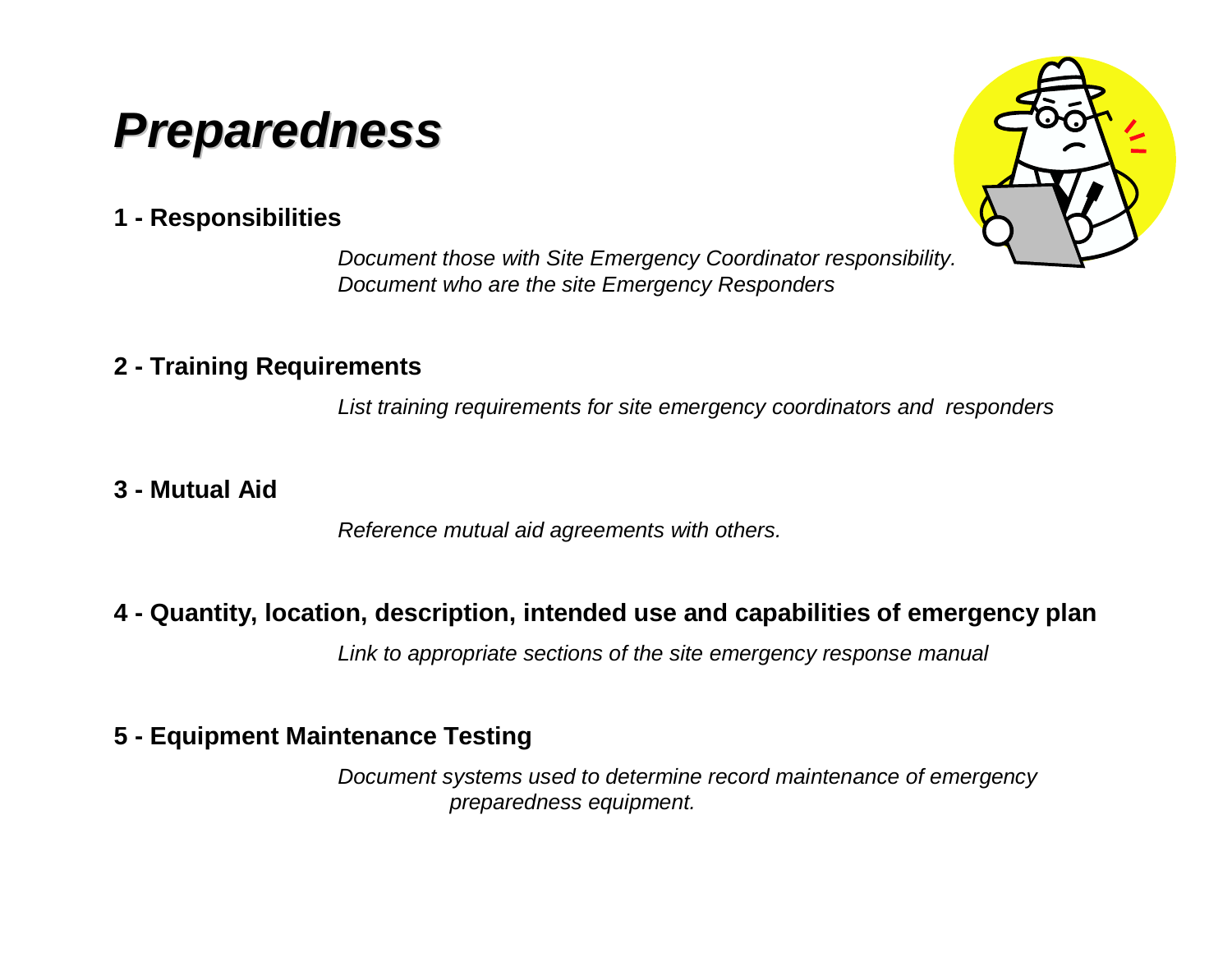# *Plan Testing (Exercise)*

*1 -* **Creating a multi-year program incl. one full-blown**

- **2 - Annual exercise planning**
- **3 - Holding the exercise**
- **4 - Evaluating the outcomes**
- **5 - Reporting**

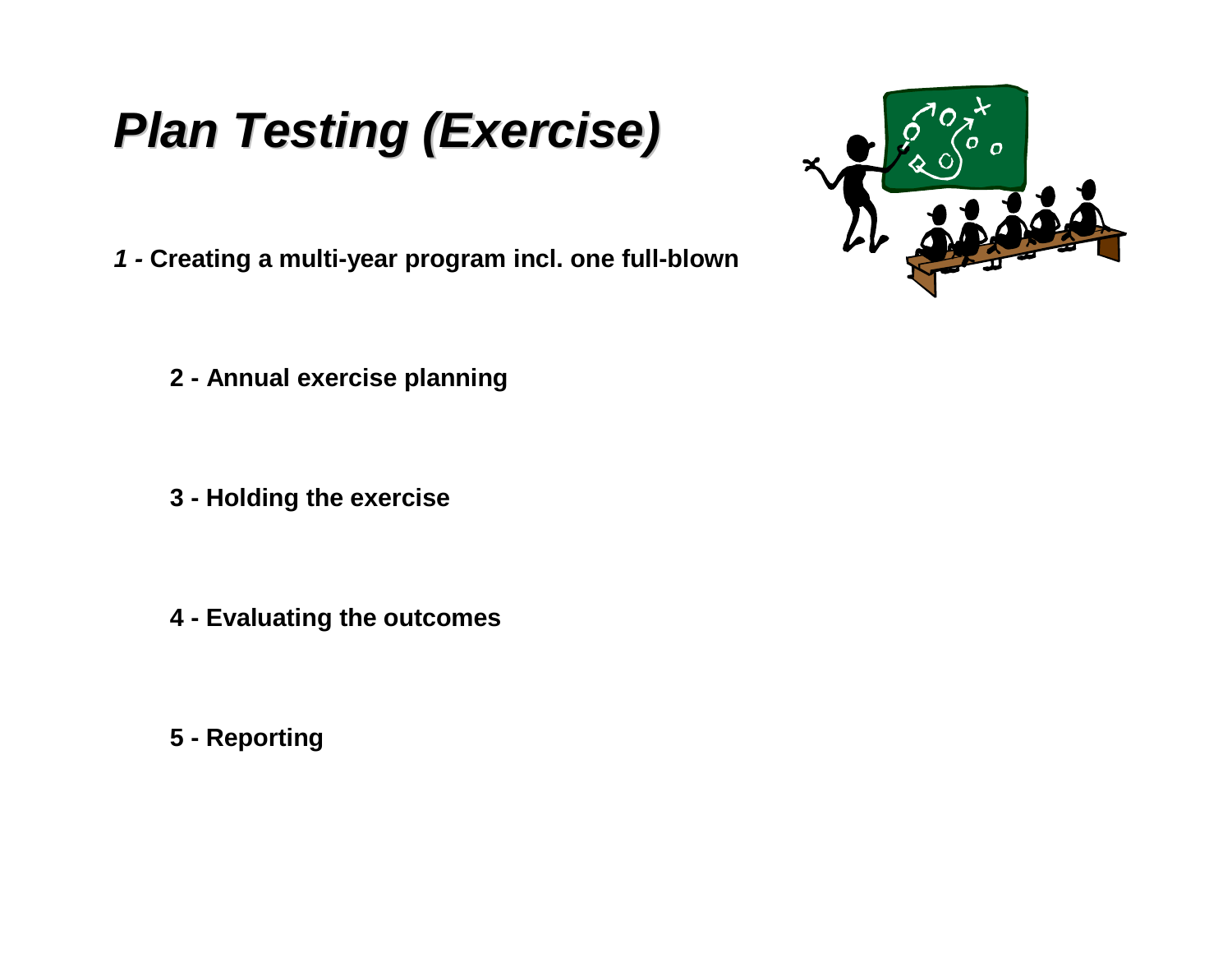

### **CAN/CSA-Z731-95** *Emergency Planning for Industry* **CDS/MIACC**

### **UN OECD Guiding Principles for** *Chemical Accident Prevention, Preparedness and Response*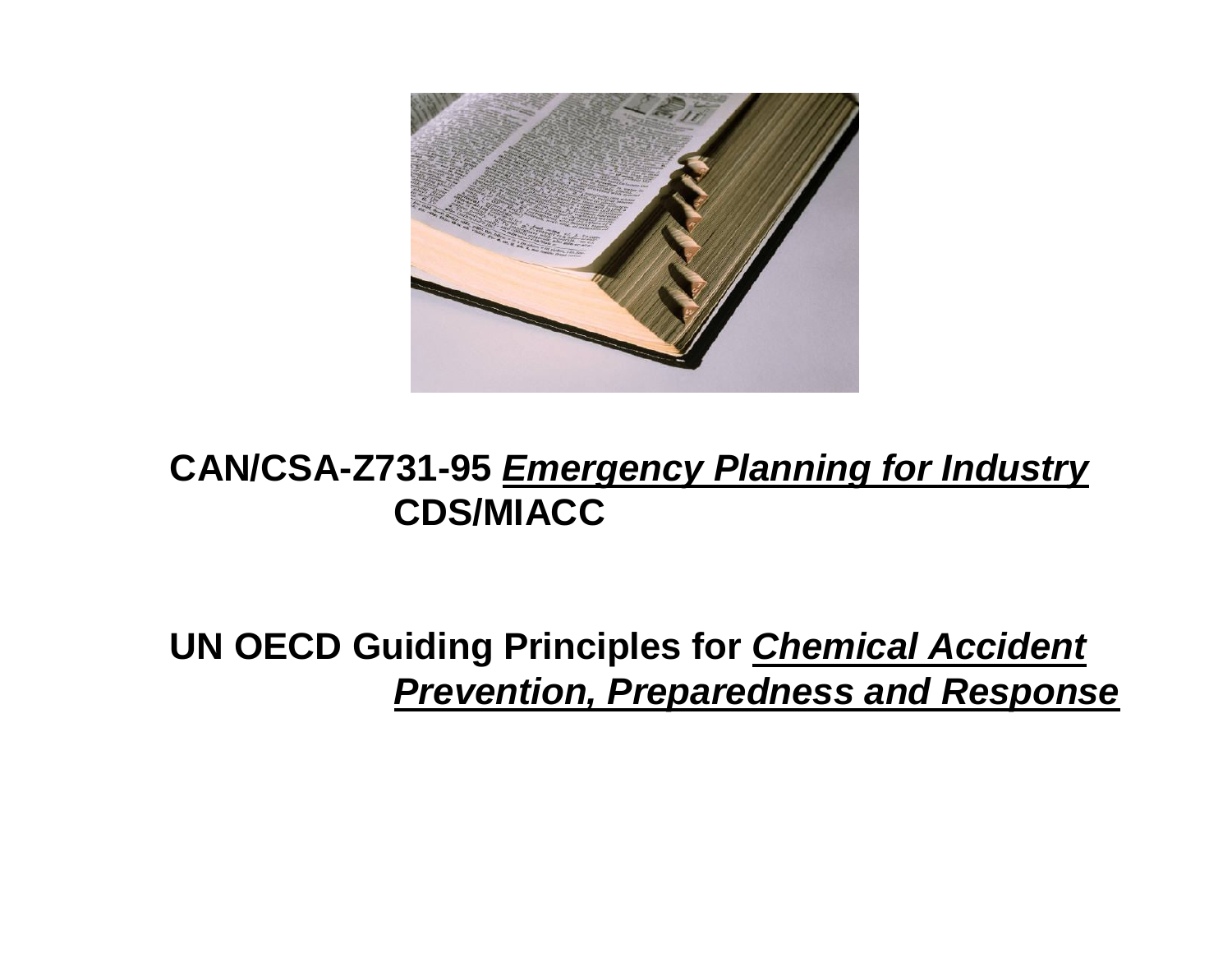

| <b>CEPA Section 200 List of Substances (Flammable)</b><br><b>Section 200 List of Substances (Other Hazardous Substances)</b> |                      |                            |                                              |                                                                                                                       | <b>Plant Data</b>                                                                            |                                                       |                                              |                                                                                                                                                                                             |
|------------------------------------------------------------------------------------------------------------------------------|----------------------|----------------------------|----------------------------------------------|-----------------------------------------------------------------------------------------------------------------------|----------------------------------------------------------------------------------------------|-------------------------------------------------------|----------------------------------------------|---------------------------------------------------------------------------------------------------------------------------------------------------------------------------------------------|
| (ordered Alphabetically - English names)                                                                                     |                      |                            |                                              |                                                                                                                       | <b>Plant Name:</b>                                                                           |                                                       |                                              |                                                                                                                                                                                             |
|                                                                                                                              |                      |                            |                                              | Name person entering data                                                                                             |                                                                                              |                                                       |                                              |                                                                                                                                                                                             |
|                                                                                                                              |                      |                            |                                              | Date data submitted:                                                                                                  |                                                                                              |                                                       |                                              |                                                                                                                                                                                             |
| <b>Substance (English)</b>                                                                                                   | <b>CAS</b><br>number | <b>UN</b><br><b>Number</b> | <b>Threshol</b><br>d<br>Quantity<br>(tonnes) | <b>Does</b><br>the<br><b>Chemi</b><br>cal<br>exist in<br>your<br>facility<br>('Yes'<br><b>or</b><br>'leave<br>blank') | <b>Less</b><br>than<br>threshol<br>d<br>concentr<br>ation?<br>('Yes' or<br>'leave<br>blank') | <b>Maximum</b><br><b>Inventory</b><br>in unit<br>(Kg) | <b>Shipping</b><br><b>Receivin</b><br>q mode | List the three largest single<br>inventories isolated by<br>manual or automated valves.<br><b>Vessel ID and Mass (Kg)</b><br>(note: create a new line using<br><alt> <enter>)</enter></alt> |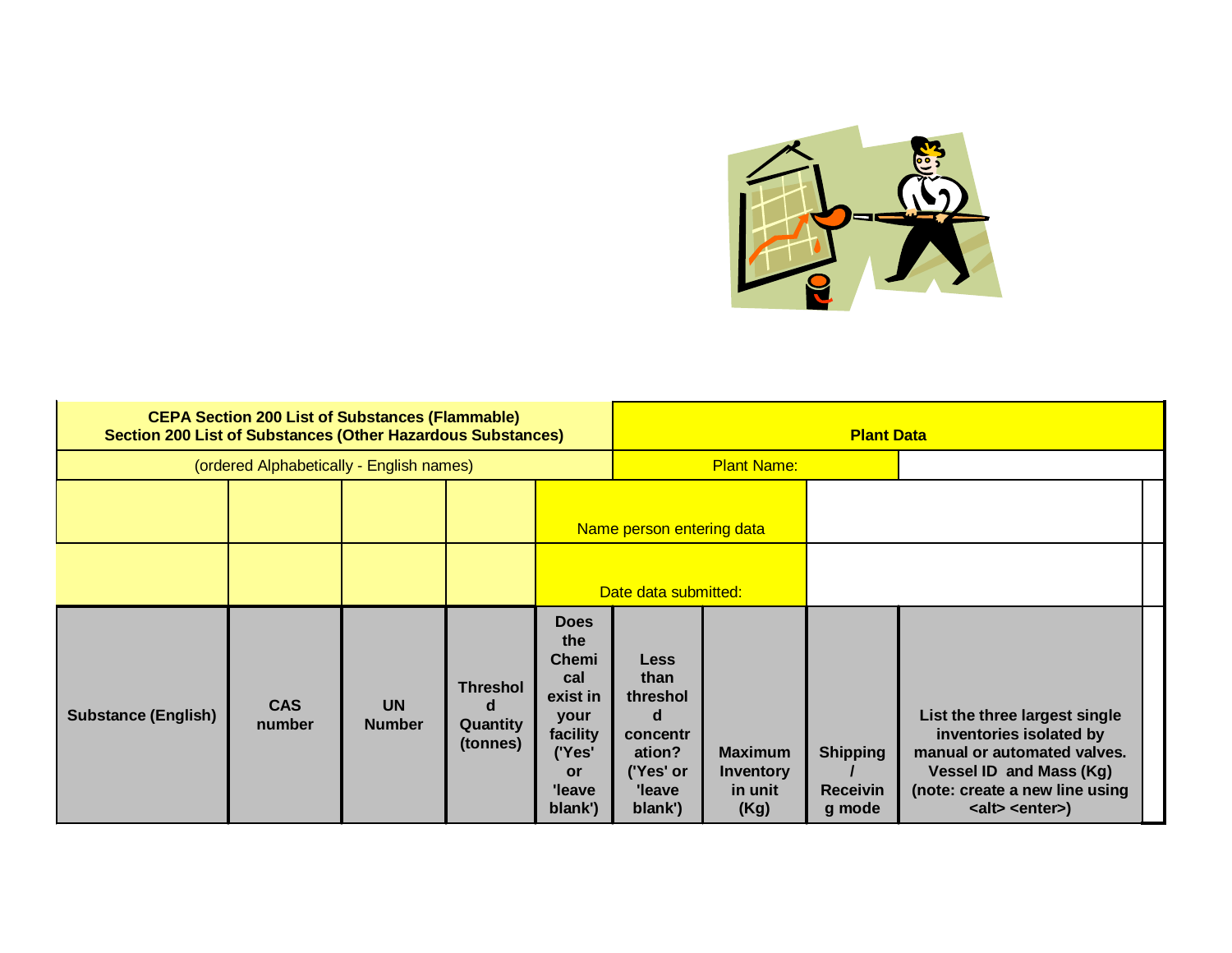

| <b>Column A - Title</b>     | <b>Column B - Guidance</b>                                                                                                                                                                                                                                                                                                                                                                                      | <b>Column C - Example</b>                                                                                                                                                                                                                                                                                                                                                                                                                                    |  |  |  |  |  |
|-----------------------------|-----------------------------------------------------------------------------------------------------------------------------------------------------------------------------------------------------------------------------------------------------------------------------------------------------------------------------------------------------------------------------------------------------------------|--------------------------------------------------------------------------------------------------------------------------------------------------------------------------------------------------------------------------------------------------------------------------------------------------------------------------------------------------------------------------------------------------------------------------------------------------------------|--|--|--|--|--|
| Unit E2 Emergency Plan      |                                                                                                                                                                                                                                                                                                                                                                                                                 |                                                                                                                                                                                                                                                                                                                                                                                                                                                              |  |  |  |  |  |
| <b>Preparedness</b>         |                                                                                                                                                                                                                                                                                                                                                                                                                 |                                                                                                                                                                                                                                                                                                                                                                                                                                                              |  |  |  |  |  |
| <b>Responsibilities</b>     | E2 plans require a list of the individuals, identified by<br>name or position, who are to carry into effect the<br>plan in the event of an environmental emergency<br>and a description of their roles and responsibilities.<br>The unit Crisis Response Leaders are the plant front<br>line individuals responsible for the response. Link to<br>role assignment list or list unit Crisis Response<br>Leaders. | The unit Crisis Response Leaders are the plant front line<br>individuals responsible for the response.<br>The Global role description is available from the Dow Manage<br><b>Production web page (select Roles and Global Roles under the</b><br>operate plant work process - where you will find a description<br>of the Crisis Response Leader role)<br>The work process for the Crisis Response Leader is defined in<br>section 5.0 of the same web page. |  |  |  |  |  |
| <b>Response</b>             |                                                                                                                                                                                                                                                                                                                                                                                                                 |                                                                                                                                                                                                                                                                                                                                                                                                                                                              |  |  |  |  |  |
| <b>Scenarios Considered</b> | Concisely list scenarios which pertain to the<br>chemical inventories that exceed the CEPA<br>thresholds considered such as: Flammable release<br>and fire, Flammable release and explosion,<br>Releases, Spills etc.<br>This is also required in ODMS 06.04.L1.B.1                                                                                                                                             |                                                                                                                                                                                                                                                                                                                                                                                                                                                              |  |  |  |  |  |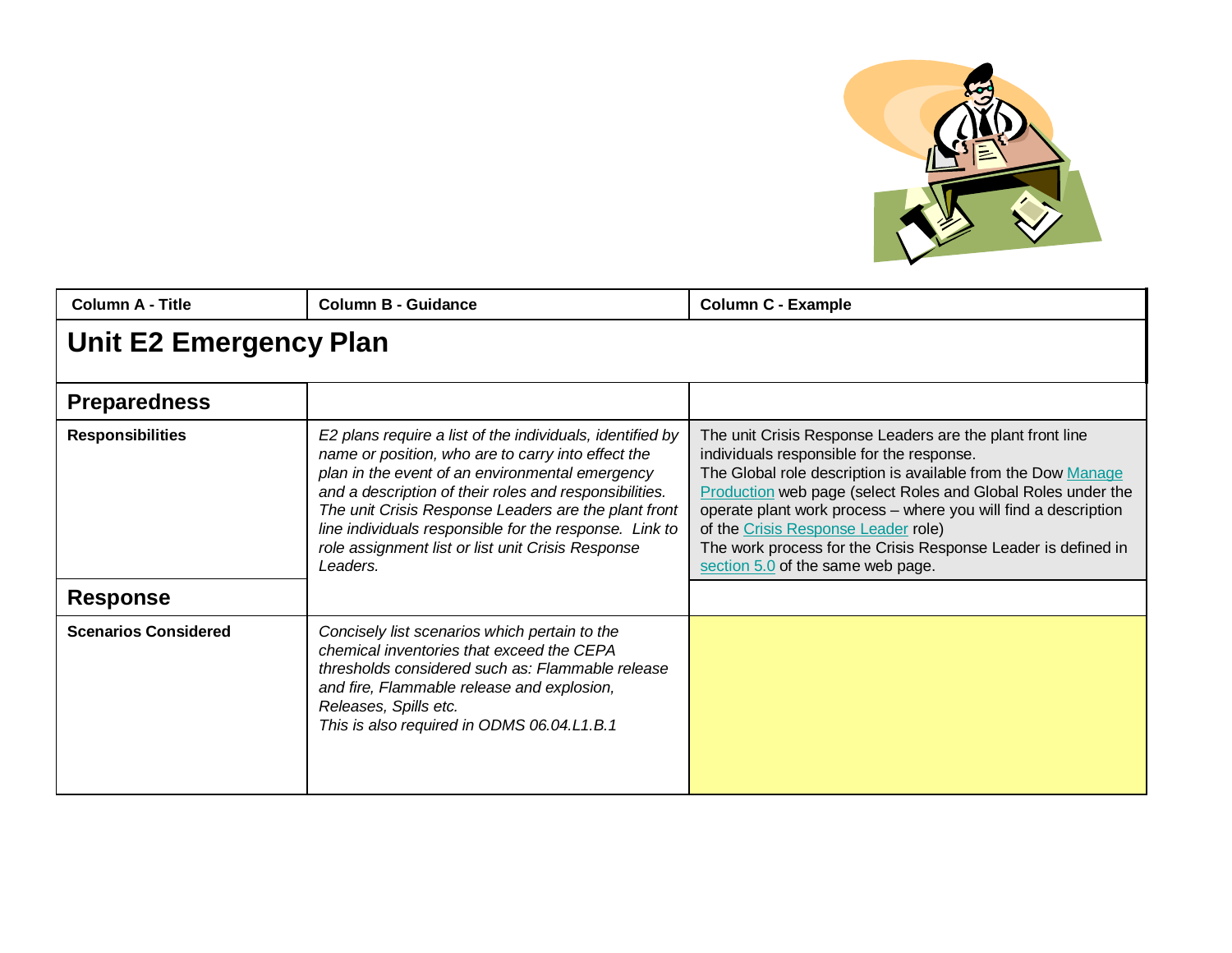## *Response*



**1 - Quick plan activation**

### **2 - Proper notification to first responders and affected parties**

*initial response controls, stabilizes & secures*

### **3 - Rapid assessment of path and impacts**

*assess situation and identify critical objectives life, property, environment*

### **4 - Adequate resource mobilization**

*response escalation includes transfer of command & an integrated response* 

### **5 - Reporting activities**

DOW RESTRICTED - For internal use only